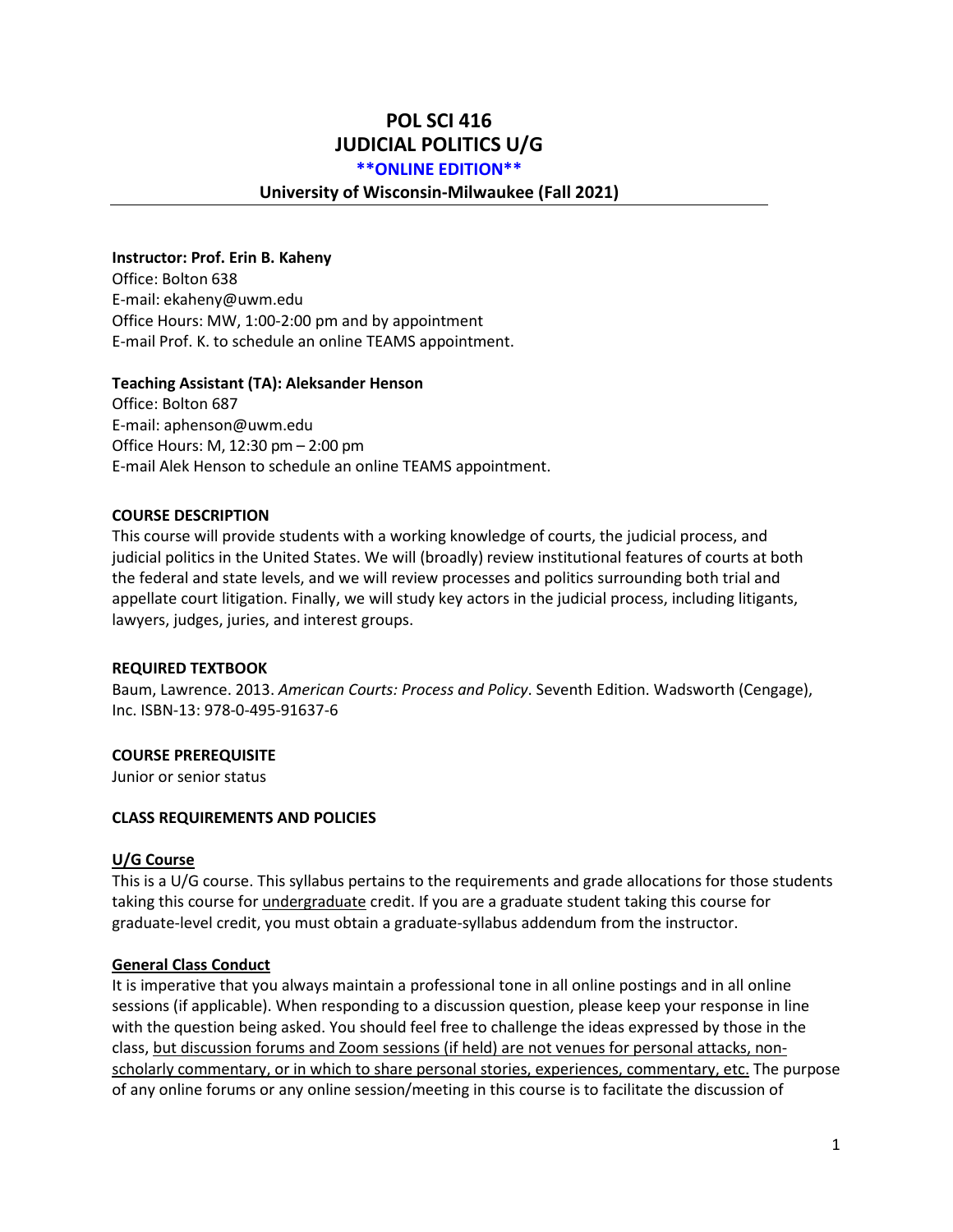**scholarly content only**! Please take the time necessary to convey your ideas in a respectful and thoughtful manner and include only scholarly content in any online content you share in this course.

It is your responsibility to abide by the rules in the UWM Student Handbook. They should be followed with respect to all activities associated with this class, including online discussions, meetings, forums, phone, and e-mail correspondence.

### **Online Class Structure, Canvas, E-Mail Communication**

This is an online course, which will be administered via Canvas. The official time zone utilized to assess whether assignments, quizzes, and exams are submitted on time is the Central Time Zone. Please pay careful attention to the deadlines for the assignments and the designated time periods for course exams/quizzes.

In addition, all students in this course are expected to check our course Canvas site as well as their UWM e-mail accounts on a daily basis for important messages and updates regarding this class. This should be done until your final grade is posted on PAWS! Please note that students should use their UWM e-mail accounts for all (e-mailed) correspondence regarding this class. I will only utilize your UWM e-mail address when responding to student inquiries or when sending class announcements via e-mail.

### **Assigned Reading, Course Presentations, Other Online Content**

Our class will center on the assigned reading from the Baum text and additional assigned reading/content. As noted below, I have assigned reading for most weeks of the semester. Throughout the semester, I will post presentations to correspond to and highlight important themes, issues, and concepts in the reading that week etc. The presentations in this course will be in the form of either notes or a PowerPoint presentation and will be posted on Canvas under weekly modules.

### **Recording Notice and Consent**

While I do not plan to regularly meet with the class via Zoom at this time, any Zoom class sessions, if held, will be audio and visually recorded and stored for students who are unable to participate or observe when such sessions are scheduled. Students who participate with their camera engaged or who utilize a profile image are agreeing to have their audio/video or image recorded. Likewise, students who un-mute during class and participate orally are agreeing to have their voices recorded.

### **Discussion Essays**

In select weeks (please see schedule below), I will post a discussion question on our Canvas course page. Each student will be required to respond directly to the question that I pose during these weeks ("discussion essays").

In this process, I expect you to seriously engage the assigned reading and to develop thoughtful remarks to the questions I pose. These are essay assignments and, as such, they should be carefully crafted, well developed with a clear thesis statement, organized, and appropriately cited. Your responses should be approximately two paragraphs (single-spaced) and should clearly indicate that you have read and thought about the assigned reading.

These essays will be assigned one of four grades (0, 50, 75, or 100%). In order to receive a 100%, you must submit a thoughtful response that thoroughly answers all parts of the question, is free of major grammatical and spelling errors, is of a scholarly nature with a highly professional tone, and does not veer from the topic of the question posed. Simple bullet point posts will not suffice for this purpose.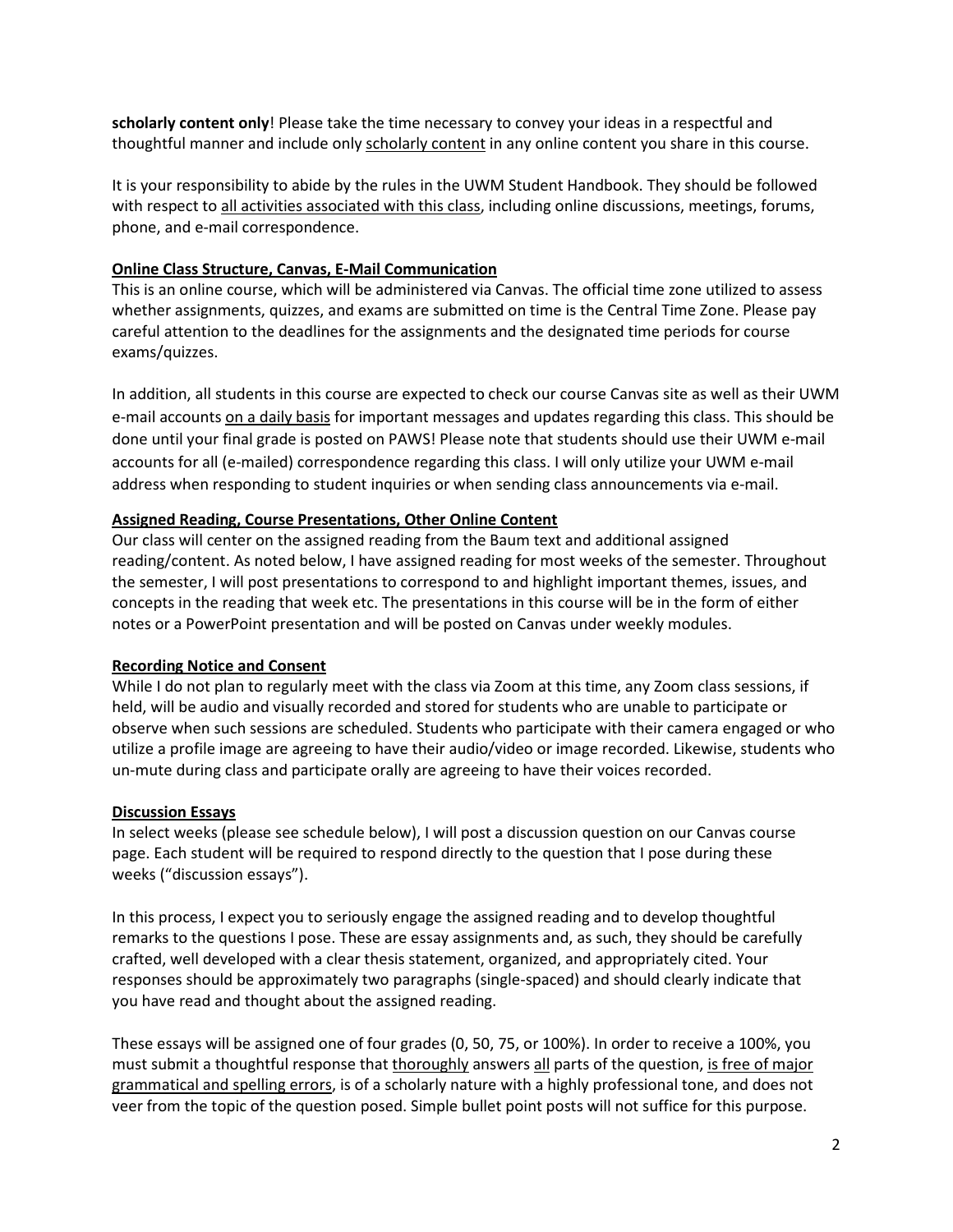Further, your writing should be free of any online jargon, abbreviated words, and contractions. Any reference to the assigned or outside reading must be properly cited with in-text parenthetical citations (and include quotation marks, if necessary), and you should include a works cited list. If your post contains multiple writing problems (organizational and/or grammatical), does not directly answer the question or all parts of the question, is not adequately developed, and/or does not have a scholarly tone, it will not receive more than an "average" grade (i.e., a 75). Please do not post your response as an attachment. It is your responsibility to ensure your essays are successfully posted and viewable.

Discussion essays must be posted to the applicable discussion forum no later than **Friday at 11:59 pm** of the relevant week of the discussion. For example, your response to Week 2's discussion question must be posted no later than Friday, September 10 (by 11:59 pm). You should submit only one direct response to my discussion question for grading purposes each week (if you submit more than one, the first response will be graded). Late responses (even by one minute) to discussion questions will be assigned a grade of zero.

Please note that once you submit a post in the forum, you will not be able to edit it. Please utilize a word processing system for writing your post, proofread and edit your post, and then copy and paste it into the forum.

### **Quizzes**

In select weeks (please see schedule below), students will be required to take quizzes. These will be very short quizzes (10 questions) over the reading associated with select weeks of class (please see the schedule for material that could end up on a given quiz). The questions will be multiple choice and true/false, and the quizzes will be conducted via Canvas in a timed setting.

Once you begin a quiz, you will have to complete it within the time limit (10 minutes). Thus, it is your responsibility to ensure that you have a stable Internet connection, a functional computer, and a proper testing environment before you begin a quiz. In addition, while Canvas does include a countdown clock, all students assume responsibility to employ a separate countdown timer while taking online quizzes in this course to ensure accuracy of time remaining on the quiz. Note that Canvas quiz logs, which are viewable by the instructor, will be the governing feature to determine whether a student was given sufficient time and submitted their quiz within the time limit.

While collaboration with other students or individuals is strictly prohibited on quizzes, I will permit students to consult their notes or the book (or other assigned reading/content) when taking quizzes. Note that doing so, however, may result in your running out of time, so please prepare for these quizzes accordingly. In addition, students will be given two opportunities to take a quiz within the quiz period. I will count the higher of the two attempt scores in the calculation of student grades for that quiz. When applicable, quizzes will be available on Canvas by Wednesday evening. Students will need to finish and submit their quizzes by 11:59 pm on Friday.

### **Virtual Court Proceeding Paper**

The instructor will be locating select online court proceedings, and students will be instructed to review one of these designated online proceedings. All students will also be required to write a brief report (approximately two-to-three pages, double-spaced, one-inch margins, 12-point font). Further details on this assignment (including the eligible virtual court proceedings and information for how to electronically access them for your review) will be posted in a document ("Virtual Court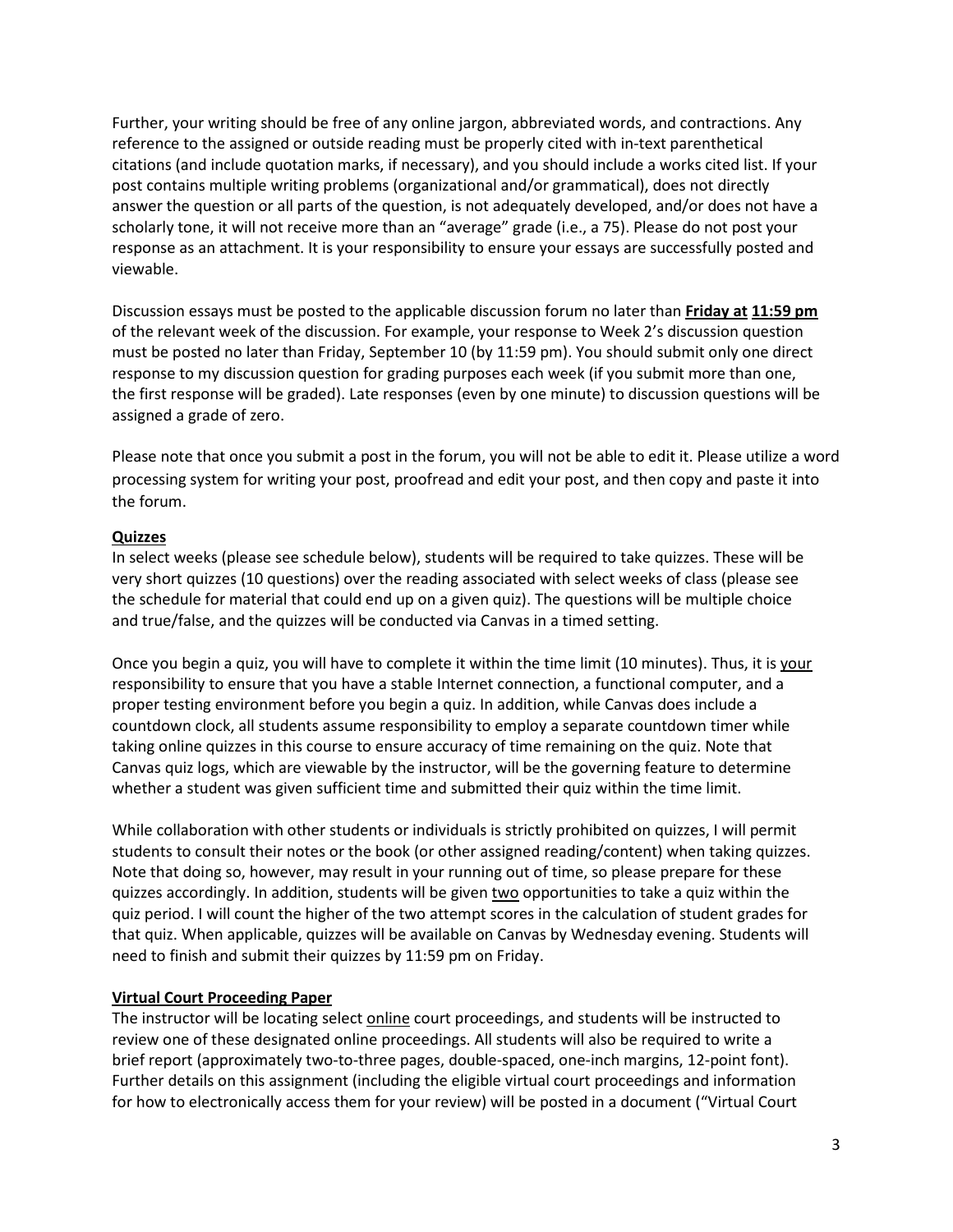Proceeding Paper Instructions") on our Canvas course site at least one month prior to the assignment's due date. The paper will be due to Canvas no later than **Friday, November 12 at 11:59 pm**. Your submission must be unique to this course (i.e., you may not submit a virtual proceeding analysis submitted in a previous course).

### **Political Science Article Analysis**

Each student will also be expected to analyze a peer-reviewed, political science article among a list of articles provided by the instructor. As part of this exercise, students will need to identify the major question addressed in the piece, hypotheses tested, research methods employed, and key findings. In addition, the student will be asked to critique the study, noting both its strengths and apparent weaknesses. To assist students in constructing their analysis, a questionnaire/template will be posted on our Canvas site. It is vital that students thoroughly address all points on this questionnaire. The estimated length of this paper will be two-to-three pages (typed, doublespaced, one-inch margins, 12-point font). As this is a writing assignment, your analysis must be cited appropriately throughout the text using in-text parenthetical citations, and each student should attach a "works cited" list with full reference information. This paper will be due to Canvas no later than **Friday, December 10 at 11:59 pm**.

### **Exams**

There will be two exams in this course. Exam material will be drawn from the assigned reading, other assigned content, and any material presented, posted, linked, or referenced via our Canvas course site (including Zoom sessions, if applicable). The exams will include essay questions.

Collaboration or discussing the contents of the exams with other students or individuals is strictly prohibited on both exams in this course. The only sources you may consult in writing your exam responses are the Baum textbook, other *assigned* reading/content, and content provided/linked by the instructor on the Canvas course site. If you consult or utilize ANY other sources beyond these for the purposes of completing your exam, it will be deemed academic misconduct. In addition, if you consult any eligible sources (i.e., the textbook, instructor notes/presentations, materials posted/linked by the instructor on the Canvas site) when answering the exam questions, they must be appropriately cited in your exam responses with in-text parenthetical citations, and you will need to include a full works cited list with your exam! Note, however, that I do not want to see and will not give credit for lengthy passages that are directly quoted. In fact, direct quotations on exams should be, for the most part, nonexistent or extremely limited in use! That is, while you may cite the textbook or class notes for your paraphrased ideas, there should be no reason for your exam responses to include direct quotes (i.e., verbatim language) from another source. If you do directly quote language from another source, you must provide quotation marks around that language (followed by an in-text parenthetical citation, which includes the page number on which this language can be found). However, even if you follow all proper citation practices, you will need to ensure that the vast majority of each of your exam responses is your own analysis and your own words in order to pass the exam! In addition, please note that lengthy consultation of the book, other assigned reading/content, or class notes will lead to your running out of time when taking the exams.

The midterm exam will be available online beginning **Monday, October 25 at 12:00 am until Tuesday, October 26 at 11:59 pm.** You may start the exam at any time within this window. Once you start the exam, however, the clock counts down, and you will need to submit your exam within the time limit (two hours) and before the test window closes.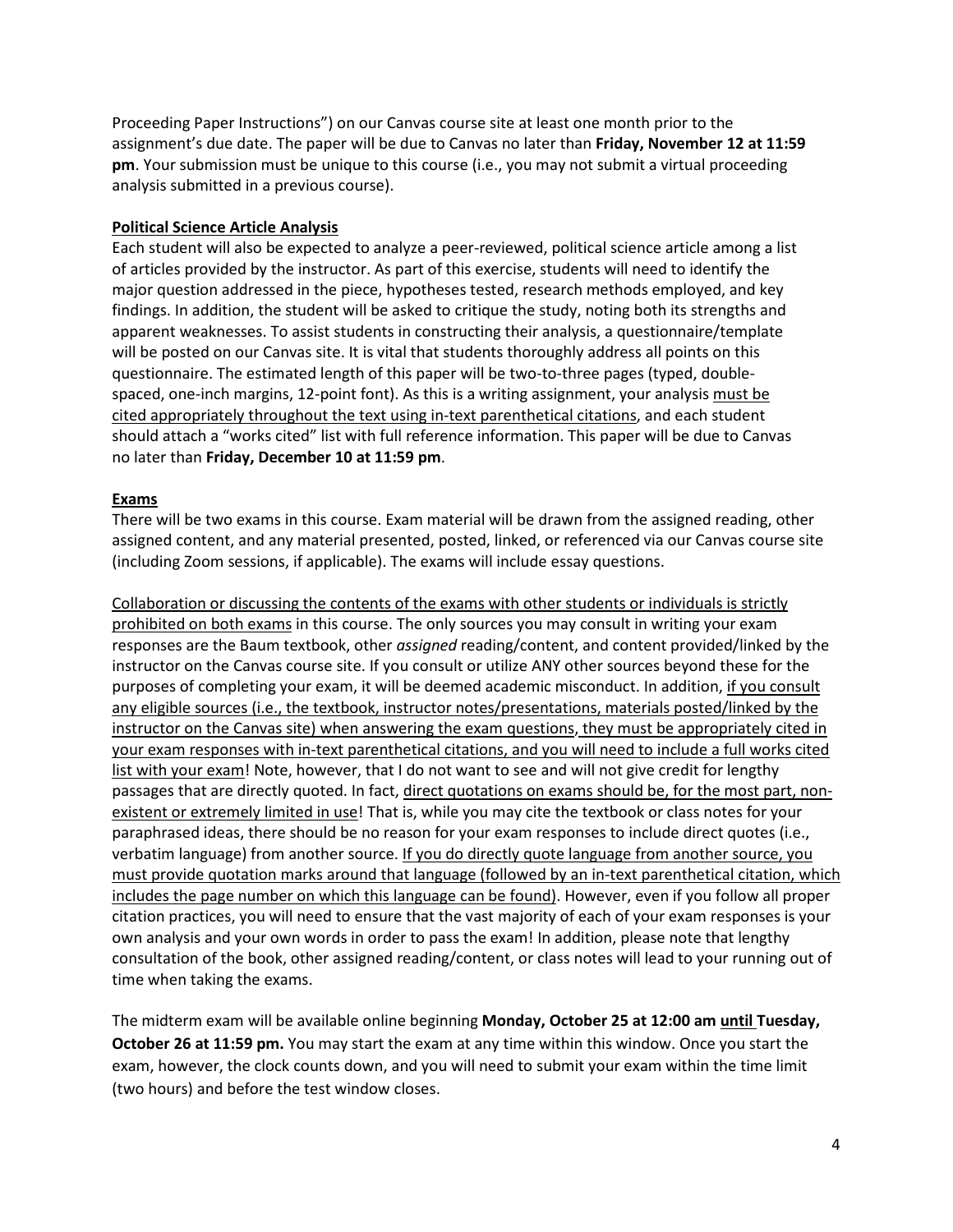The final exam will be available online beginning **Monday, December 20 at 12:00 am until Tuesday, December 21 at 11:59 pm.** You may start the exam at any time within this window. Once you start the exam, however, the clock counts down, and you will need to submit your exam within the time limit (two hours) and before the test window closes.

Once you begin an exam, you will have to complete it within the time limit. Thus, it is your responsibility to ensure that you have a stable Internet connection, a functional computer, and a proper testing environment before you begin an exam. You should not take these online exams using a mobile device. In addition, while Canvas does include a countdown clock, students assume responsibility to employ a separate countdown timer while taking online exams in this course to ensure knowledge of time remaining on the exam. I do have access to exam logs that provide an accurate accounting of time spent on a given exam. This log will be the governing feature to determine whether a student was given sufficient time and submitted their exam within the time limit.

Please note that the final exam will not be cumulative in nature. It will emphasize material covered since the midterm examination.

| <b>Grades (Undergraduate Students Only)</b> |        |      |       |     |
|---------------------------------------------|--------|------|-------|-----|
| Midterm exam                                |        |      |       | 20% |
| Final exam                                  |        |      |       | 20% |
| Discussion essays                           |        |      |       | 20% |
| Quizzes                                     |        |      |       | 20% |
| Virtual court proceeding paper              |        |      |       | 10% |
| Political science article analysis          |        |      |       | 10% |
| <b>Point Scale</b>                          |        |      |       |     |
| A                                           | 93-100 | C    | 73-76 |     |
| A-                                          | 90-92  | $C-$ | 70-72 |     |
| B+                                          | 87-89  | D+   | 67-69 |     |
| B                                           | 83-86  | D    | 63-66 |     |
| B-                                          | 80-82  | D-   | 60-62 |     |
| $C+$                                        | 77-79  | F    | -59   |     |

### **Extra Credit and Curving Policy**

There will be no extra credit assignments in this course. Please get assistance from the instructor and/or the TA if you are having difficulties with the course. I reserve the right to curve any components of the course and/or overall course grades, but doing so will be at my discretion. Therefore, there is no guarantee that any curves will be applied.

### **Time Allocation**

This is a three-credit hour class. Students, on average, should expect to spend nine hours a week on activities related to POL SCI 416.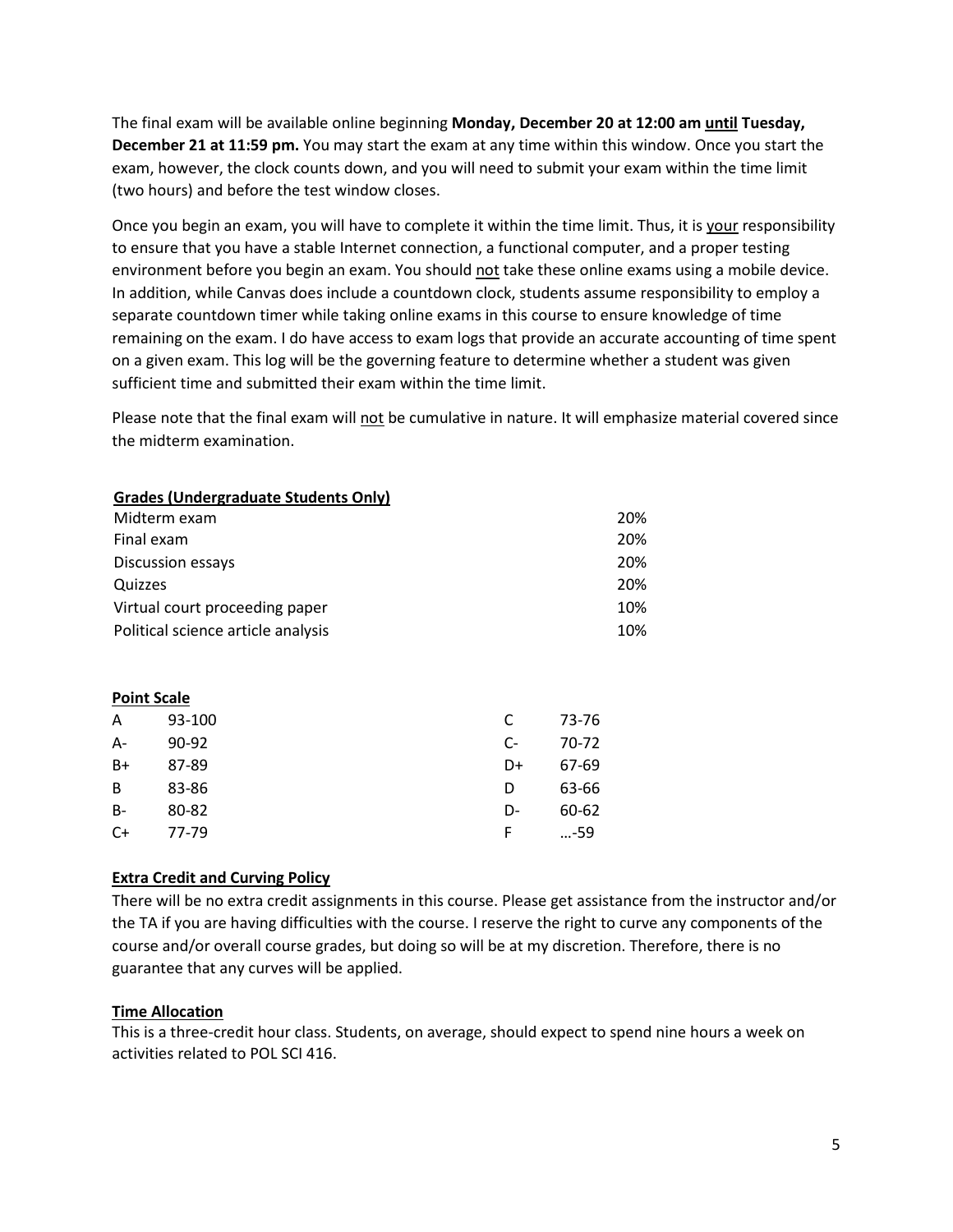### **Grading Concerns**

If you have questions or concerns regarding how an assignment or exam was graded, your first step should be to discuss the issue with the TA (if applicable) during office hours or by appointment. If you are not satisfied after consulting with the TA (i.e., if the TA graded the assignment or exam), you should meet with me in an appointment. All students who wish to appeal grading matters should do so within one week of the assignment or exam being returned to the class. You may request I re-grade any assignment or exam in this course; however, I retain the right to raise or lower grades upon review. Please allow 7-10 days for turnaround time on all assignments and exams.

#### **Academic Misconduct and Collaboration Warning**

I do not tolerate acts of plagiarism or any forms of cheating. If I suspect a case of academic misconduct, I will follow the academic misconduct and reporting policies of the University of Wisconsin-Milwaukee. Collaboration with class peers or other individuals is not permitted on any assignment, quiz, or exam for this course. It will be regarded as academic misconduct. The distribution of exam or quiz questions can undermine the integrity of the online course and, thus, I consider such actions to be a form of academic misconduct as well. If you ever have questions on a quiz or exam question, you should consult with the instructor.

#### **Late Policies, Extension Requests, Exam Make-Up Policy, Quiz & Discussion Essay Drops**

Quizzes, when scheduled, are designed to help keep students on track with their reading in this course and, thus, it is my general policy not to accept late quizzes for credit. However, I will drop each student's one (1) lowest quiz grade, which might be a zero. In addition, if you provide a legitimate reason (as determined by the instructor) and contact me **before** the quiz period expires, I will consider a due date extension (within 2-5 days of the original due date, if possible). If a student opens up a given quiz, however, a make-up opportunity cannot be provided on that quiz. Once you begin a quiz, you must complete and submit the quiz at that time.

My general policy is not to accept late discussion essays for credit, even if the submission is late by one minute! Late posts will receive a grade of zero. To avoid this scenario, do not wait until the last day to work on these assignments, and do not wait until the final minutes to upload/post your assignments. If you do wait until the final moments to do so, and Canvas time stamps it after the due date/time, it is late. However, I will drop each student's one (1) lowest discussion essay grade, which might be a zero. In addition, I will consider extensions on discussion post assignments if the student emails me **before**  the assignment deadline, provides a legitimate reason (as determined by the instructor) for needing an extension, and states a reasonable time in which the post is to be uploaded given the student's circumstances (this should be within 2-5 days of the original due date, if possible).

Students must submit their virtual court proceeding and political science article analysis assignments by the dates noted on the syllabus. I will consider an extension without late penalty on these writing assignments if the student emails me **before** the assignment deadline, clearly stating why the student needs an extension (i.e., provides a legitimate reason for a late submission (per the instructor)) and providing a plan for timely completion (within 2-5 days, if possible). If students do not follow the notification protocol, I will accept late virtual court proceeding and political science article assignments for possible credit, but I will apply a ten-percentage point deduction for each day the assignments are late, including weekends.

Timely completion of course exams is essential in this class. Making sure you are ready for each exam is necessary for keeping you on track in this course, and the grade you receive on the mid-term, in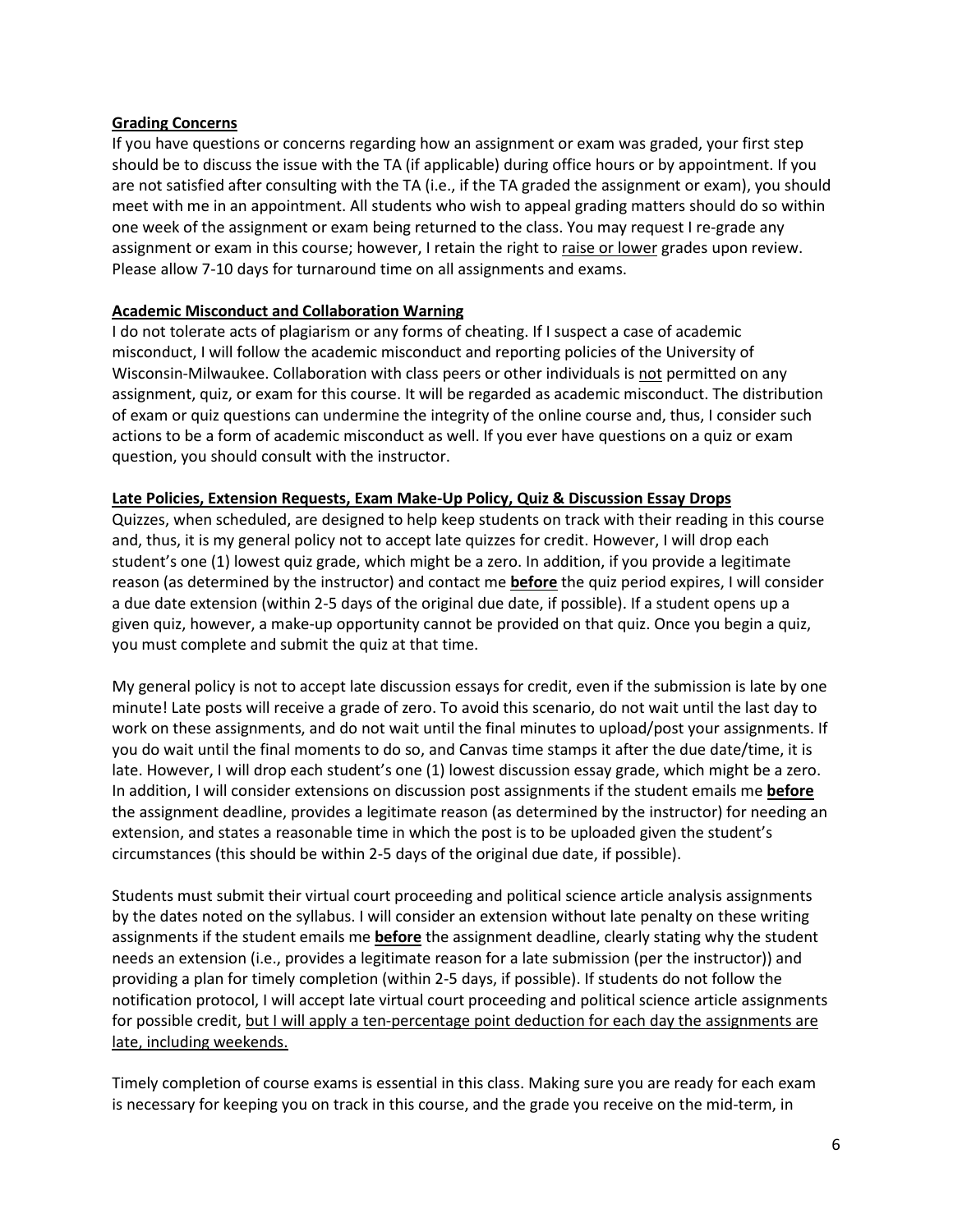particular, is very important feedback for you as a student (as is the feedback you receive on quizzes and discussion posts). It is with this in mind, that my general policy is not to permit an opportunity for a make-up exam unless the student contacts me **before** the exam period ends with a legitimate reason (as determined by the instructor) for seeking a make-up opportunity. In addition, the make-up exam will need to be scheduled in a timely manner (within 2-5 days, if possible). If a student opens a given exam, a make-up opportunity cannot be provided on that exam. Once you begin an exam, you must complete and submit the exam at that time.

### **Technical Support**

I am not able to provide students with technical support. Please contact the UWM Help Desk at (414) 229-4040 or helpdesk@uwm.edu, if you run into any difficulties accessing/utilizing Canvas. Please do, however, also immediately notify me of any technical issues you encounter while taking this online course. Should you run into technical difficulties, you are advised to fully document your issues!

### **Student PC/Internet Responsibility & Assignment/Response Submission Responsibility**

It is the student's responsibility to ensure they have access to a functional PC and secure Internet connection for the duration of this online course. To minimize problems, students should give themselves plenty of time to submit assignments, quizzes, and exams (i.e., do not wait until the final hours or minutes to upload an assignment or take/submit a quiz or exam). Make every effort to get your work in well before the deadline, so that you can get technical support from appropriate sources, if needed! **Always electronically back up important class materials and assignments (e.g., course papers) so that you can access and submit them from a secondary device (e.g., a phone)!** 

It is the student's responsibility to ensure they have successfully submitted and uploaded correct and intended assignments to the course Canvas site, and it is the student's responsibility to ensure their intended responses are successfully posted/saved to a discussion forum, quiz, or exam. If a student fails to submit an intended document or fails to properly upload/post/save text or responses in this online course, that is the student's error, and the student assumes all grade consequences that arise from it regardless of when that error is recognized.

### **Dropping the Course & Incompletes**

Each student should become familiar with all relevant drop deadlines (please see the UWM calendar for further details). An incomplete may be given to a student who is unable to complete the course requirements due to extenuating circumstances (e.g., illness, injury, family emergency, etc.).

### **Student Accommodations**

If you will need accommodations to meet any of the requirements of this course, please contact the instructor as soon as possible. Students should also contact an Accessibility Resource Center (ARC) counselor on campus at (414) 229-6287.

### **Religious Accommodations**

I will follow UWM's policy regarding the provision of religious accommodations. This policy can be found at: https://www4.uwm.edu/secu/docs/other/S1.5.htm

### **Military Service**

Please see the following link regarding accommodations for students who are called for military servi[ce: http://www4.uwm.edu/academics/military.cfm](http://www4.uwm.edu/academics/military.cfm)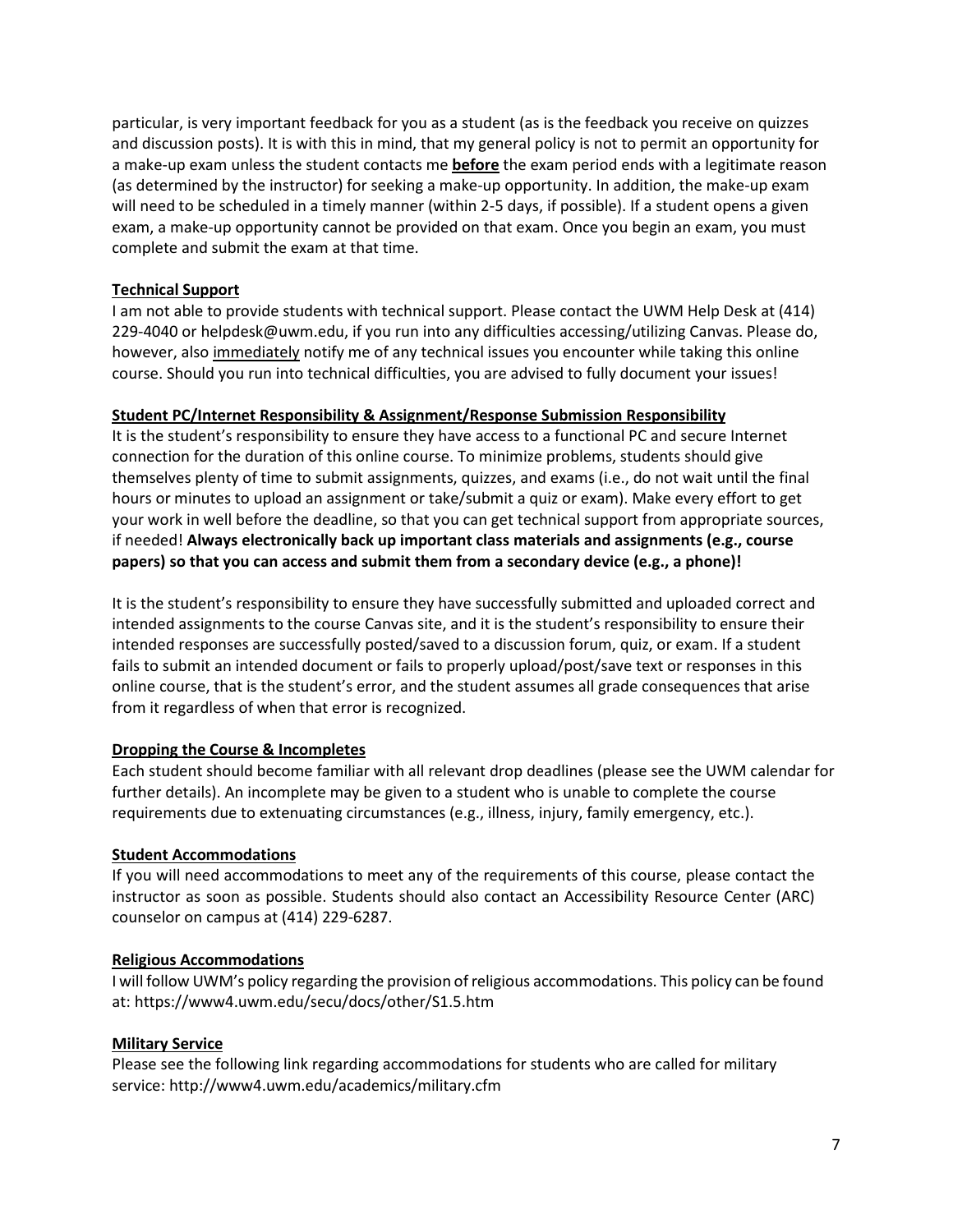#### **Changes to the Course Syllabus**

In the event the instructor needs to modify the terms of this syllabus (not including assignments denoted in the course schedule (see below)), a syllabus addendum or an updated syllabus will be posted on the Canvas course site.

### **COURSE SCHEDULE READING ASSIGNMENTS AND TOPICS ARE SUBJECT TO CHANGE, AND ADDITIONAL COURSE CONTENT MIGHT BE ASSIGNED! (CHANGES WILL BE POSTED ON CANVAS)**

#### **WEEK 1 (BEGINNING SEPTEMBER 2): INTRODUCTION TO THE STUDY OF JUDICIAL POLITICS**

No assigned reading in the textbook this week! Please carefully read the syllabus, review the introductory presentation posted on Canvas (Week 1), and post an introduction in the "Introductions" discussion forum!

**WEEK 2 (BEGINNING SEPTEMBER 6): COURT STRUCTURE & INSTITUTIONAL DESIGN I** Read Baum, pgs. 1-18. Discussion essay due by Friday, September 10 at 11:59 pm.

### **WEEK 3 (BEGINNING SEPTEMBER 13): COURT STRUCTURE & INSTITUTIONAL DESIGN II** Read Baum, pgs. 19-51. Quiz #1 (covering reading assigned in weeks 2 and 3) to be submitted by Friday, September 17 at 11:59 pm.

### **WEEK 4 (BEGINNING SEPTEMBER 20): THE LEGAL PROFESSION**

Read Baum, pgs. 52-91 and McGuire, Kevin T. 1995. "Repeat Players in the Supreme Court: The Role of Experienced Lawyers in Litigation Success." *The Journal of Politics* 57: 187-196 (Canvas). Discussion essay due by Friday, September 24 at 11:59 pm.

**WEEK 5 (BEGINNING SEPTEMBER 27): JUDGES & JUDICIAL SELECTION I**

Read Baum, pgs. 92-122. Quiz #2 (covering reading assigned in weeks 4 and 5) to be submitted by Friday, October 1 at 11:59 pm.

**WEEK 6 (BEGINNING OCTOBER 4): JUDGES & JUDICIAL SELECTION II** Read Baum, pgs. 123-149 and TBA (Canvas). Discussion essay due by Friday, October 8 at 11:59 pm.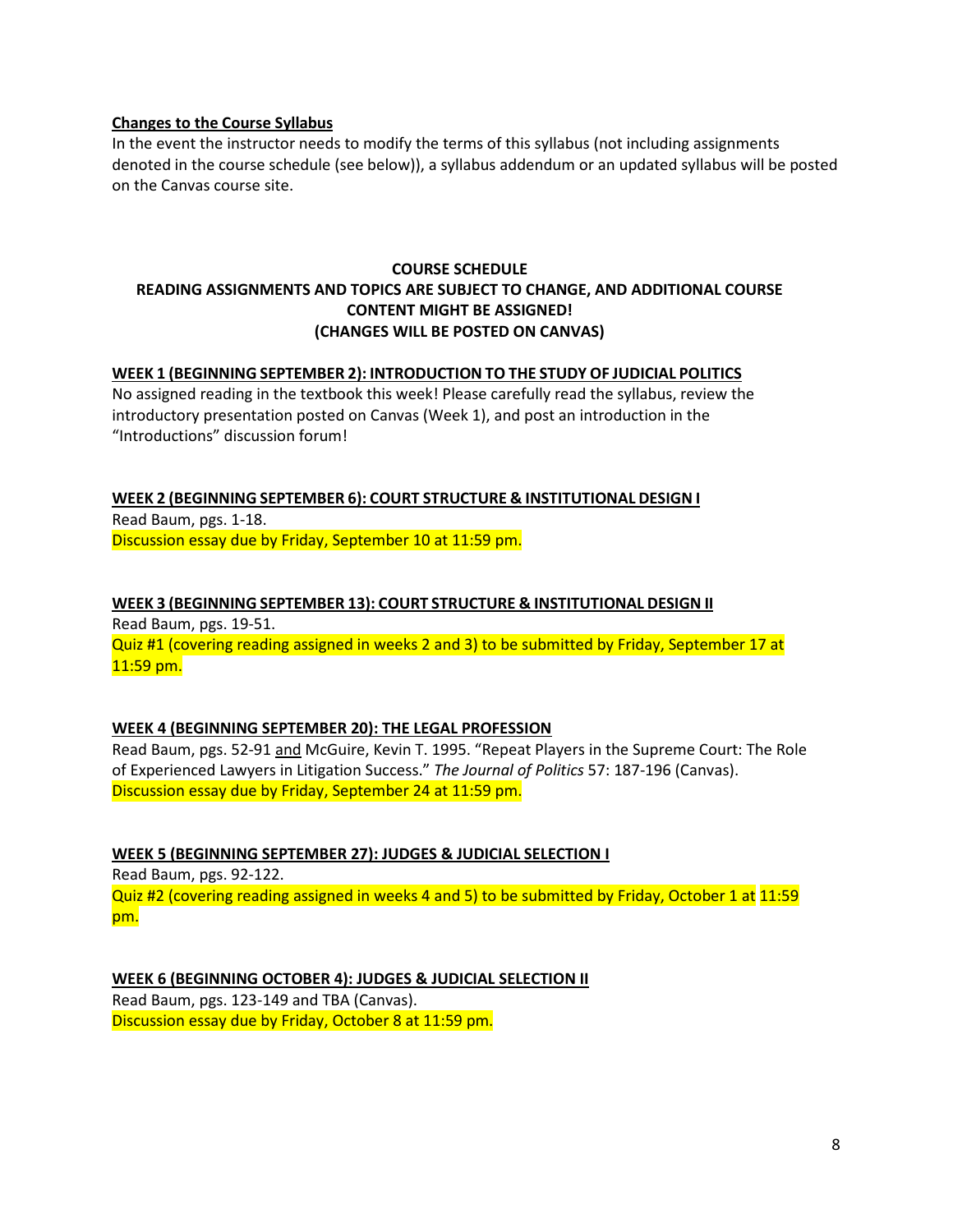## **WEEK 7 (BEGINNING OCTOBER 11): THE ROLE OF TRIAL COURTS AND TRIAL COURT PROCESSES I**

Read Baum, pgs. 150-200. Quiz #3 (covering reading assigned in weeks 6 and 7) to be submitted by Friday, October 15 at 11:59 pm.

**WEEK 8 (BEGINNING OCTOBER 18): THE ROLE OF TRIAL COURTS AND TRIAL COURT PROCESSES II** Read Baum, pgs. 201-244 and "How Cases Arise" by Tarr (2014) (Canvas). Discussion essay due by Friday, October 22 at 11:59 pm.

### **WEEK 9: MIDTERM EXAM**

The midterm exam will be available online beginning **MONDAY, OCTOBER 25 at 12:00 am until TUESDAY, OCTOBER 26 at 11:59 pm.** You may start the exam at any time within this window. Once you start the exam, however, the clock counts down, and you will need to submit your exam within the time limit (two hours) and before the test window closes.

### **WEEK 10 (BEGINNING NOVEMBER 1): A CLOSER LOOK AT JURIES**

Read Murphy, Walter F., C. Herman Pritchett, Lee Epstein, and Jack Knight. 2006. Selections From, *Courts, Judges, & Politics: An Introduction to the Judicial Process*. Sixth Edition. McGraw Hill. (Canvas), Landsman, S. and D. McCord. 2005. "12-Member Juries and Unanimous Verdicts: A Debate." *Judicature* 88(6): 300-305 (Canvas), and U.S. Courts Summaries on *Batson v. Kentucky* and *J.E.B. v. Alabama* (Canvas).

Discussion essay due by Friday, November 5 at 11:59 pm.

### **WEEK 11 (BEGINNING NOVEMBER 8): APPEALS & APPELLATE COURT LITIGATION**

Read Baum, pgs. 245-268. No quiz or discussion essay this week! Virtual court proceeding paper due by Friday, November 12 at 11:59 pm.

### **WEEK 12 (BEGINNING NOVEMBER 15): JUDICIAL DECISION MAKING**

Read Baum, pgs. 268-287 and Pacelle, Richard L., Brett W. Curry, and Bryan W. Marshall. 2011. "The Legal Model," In *Decision Making by the Modern Supreme Court*. Cambridge; New York: Cambridge University Press, pgs. 29-34 (Canvas).

Quiz #4 (Covering reading assigned in weeks 11 and 12) to be submitted by Friday, November 19 at 11:59 pm.

### **WEEK 13 (BEGINNING NOVEMBER 22): INTEREST GROUPS AND THE JUDICIAL PROCESS**

Read Perkins, Jared, and Paul M. Collins, Jr., 2017. "Interest Groups and the Judiciary," in *The Oxford Handbook of U.S. Judicial Behavior*. Edited by Lee Epstein and Stefanie Lindquist. Oxford, UK: Oxford University Press (Canvas).

\*\*No quiz or discussion essay this week \*\*